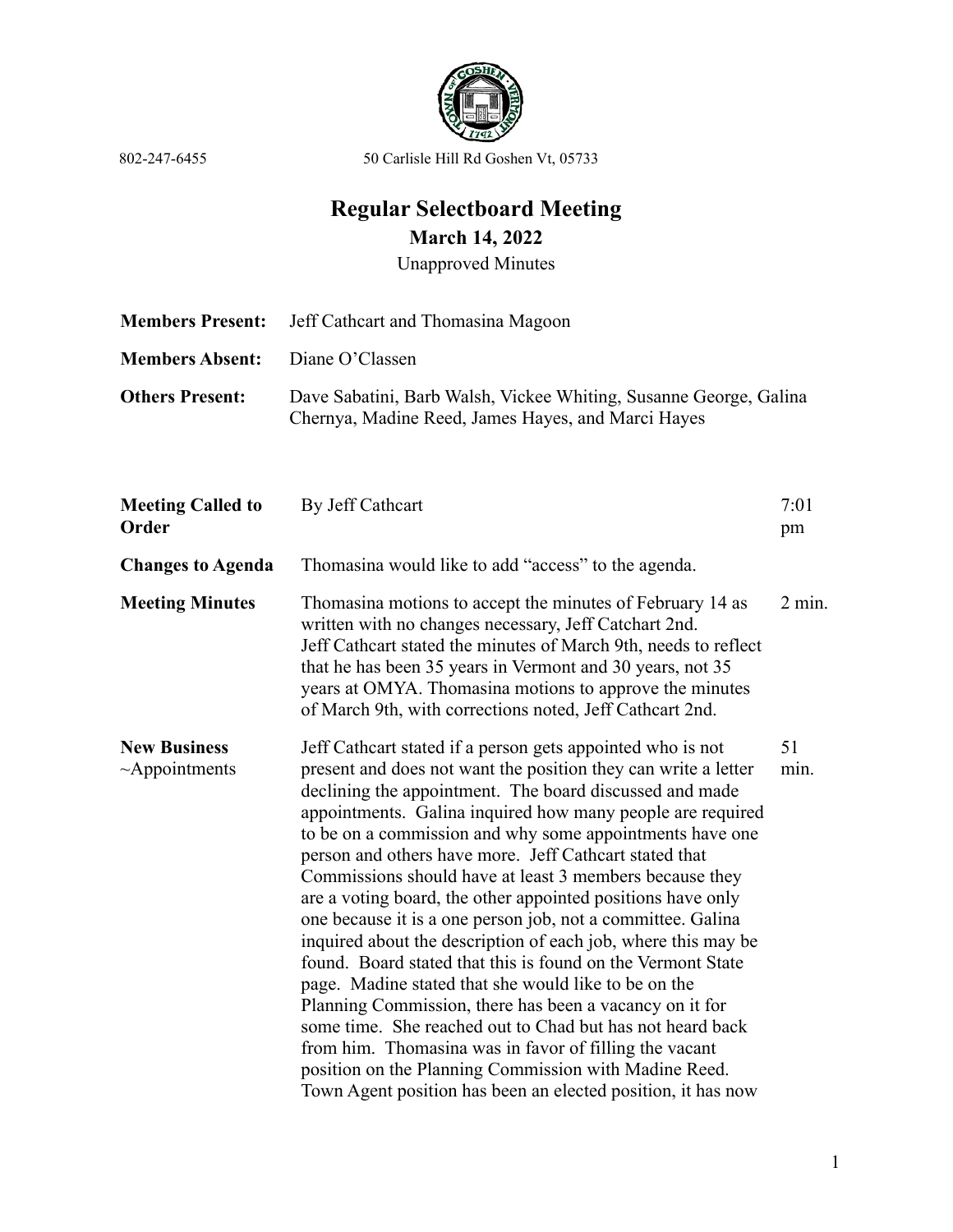

|                                         | (1792)                                                                                                                                                                                                                                                                                                                                                                                                                                                                                                                                                                                                                                                                                                                                                                                                                                                                                                                                                                                                                                                                                                                                                                         |
|-----------------------------------------|--------------------------------------------------------------------------------------------------------------------------------------------------------------------------------------------------------------------------------------------------------------------------------------------------------------------------------------------------------------------------------------------------------------------------------------------------------------------------------------------------------------------------------------------------------------------------------------------------------------------------------------------------------------------------------------------------------------------------------------------------------------------------------------------------------------------------------------------------------------------------------------------------------------------------------------------------------------------------------------------------------------------------------------------------------------------------------------------------------------------------------------------------------------------------------|
| 802-247-6455                            | 50 Carlisle Hill Rd Goshen Vt, 05733                                                                                                                                                                                                                                                                                                                                                                                                                                                                                                                                                                                                                                                                                                                                                                                                                                                                                                                                                                                                                                                                                                                                           |
|                                         | been done away with from the State. The position of Grand<br>Juror has been an elected position as well but is now an<br>appointed position. All appointments will remain the same<br>with the following changes; the vacant position on the Otter<br>Creek Watershed district (formerly BLSG) is appointed to<br>Dave Sabatini, Madine Reed is appointed to the Planning<br>Commission, Jim Hayes appointed (no longer elected) to<br>Grand Juror.                                                                                                                                                                                                                                                                                                                                                                                                                                                                                                                                                                                                                                                                                                                            |
| Motion for<br>appointments              | Thomasina makes a motion to accept the appointments as<br>stated above, Jeff Cathcart 2nd. Updated appointments<br>attached to minutes.                                                                                                                                                                                                                                                                                                                                                                                                                                                                                                                                                                                                                                                                                                                                                                                                                                                                                                                                                                                                                                        |
|                                         | Jeff Cathcart would like to add a new appointment title, he<br>would like to have an officially recognized historical<br>committee, Thomasina is in favor of this and she suggests<br>that it be called the Goshen Historical Society. Jeff Cathcart<br>would like to have the committee be allowed to manage<br>funds as well as with writing historical preservation related<br>grants. Thomasina inquired if there would be a written<br>description of the organization from the board or would the<br>committee write the bylaws or charter. Thomasina inquired if<br>the positions would be for a set term date rather than 1 year<br>per appointed member. Dave McKinnon stated that the<br>staggered year is so that everyone doesn't leave the board at<br>once. Thomasina is in favor of having the terms be more than<br>one year appointments. Madine stated that anyone interested<br>could be a part of the society, there are committee members<br>and society members, those part of the society doesn't<br>necessarily mean they are on the committee. The committee<br>should be leaders within the society, but members can be<br>anyone who is interested. |
| <b>Motion for Historical</b><br>Society | Thomasina makes a motion to create the Goshen Historical<br>Committee, with at least a 3 member appointment, and with<br>the positions having staggered terms, Jeff Cathcart 2nd.                                                                                                                                                                                                                                                                                                                                                                                                                                                                                                                                                                                                                                                                                                                                                                                                                                                                                                                                                                                              |
|                                         | Dave McKinnon stated that customarily committees meet and<br>organize, then come back to the selectboard meeting with<br>their recommendations and who is in what position (chair,<br>treasurer, secretary). Madine Reed brought up the point that<br>most historical societies are independent from the<br>selectboard and towns. They are not usually formed by the                                                                                                                                                                                                                                                                                                                                                                                                                                                                                                                                                                                                                                                                                                                                                                                                          |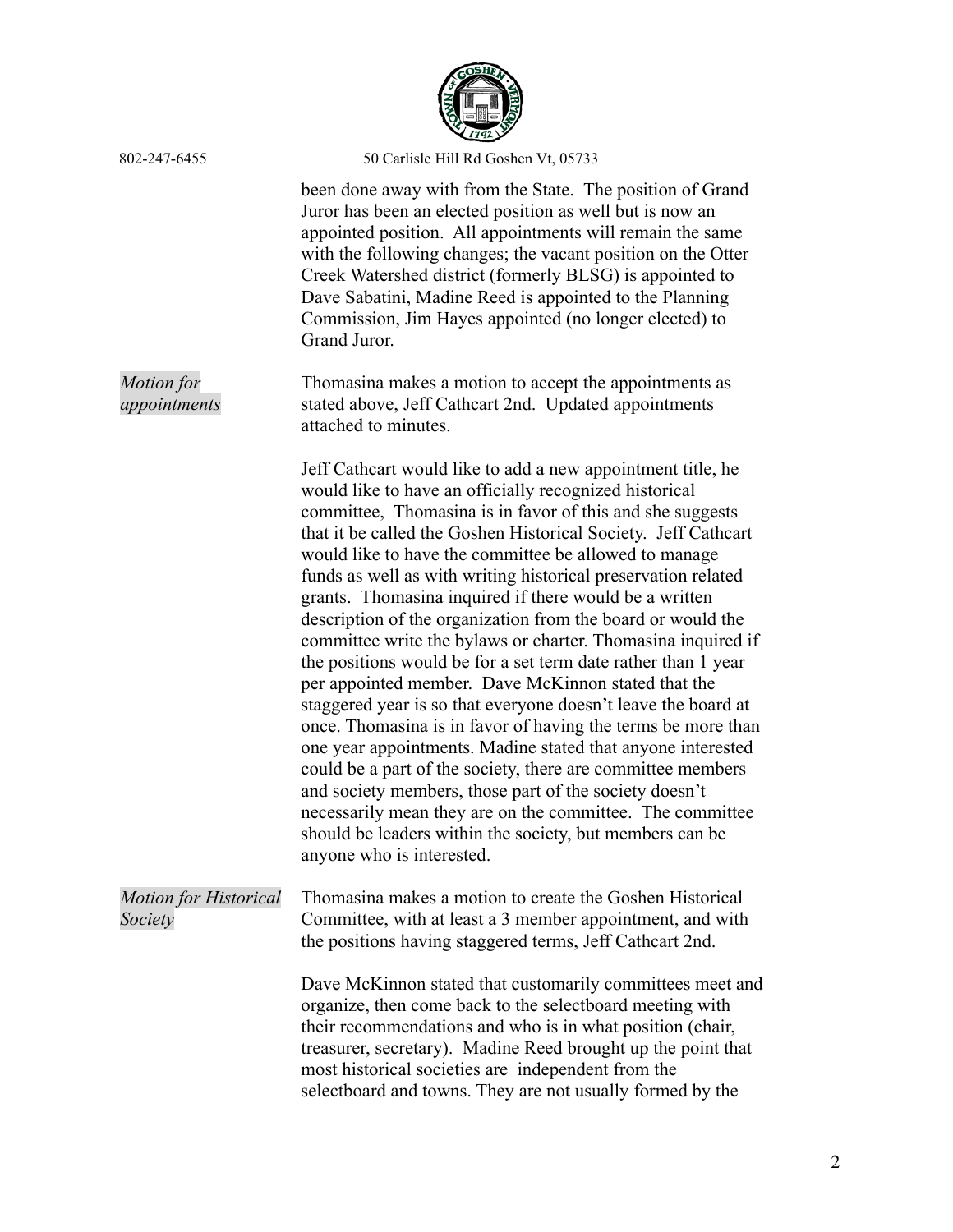

 $\sim$ Transition for New Board Member Selectboard. Jeff Cathcart wants this committee to be officially recognized in Town. Madine inquired if the \$4,000 will roll over and still apply to the Town Hall after the fiscal year. Vickee stated that the money goes into a Town Restoration Fund and will accumulate as it rolls over. Jeff would like those interested to meet, discuss what the committee will look like. Six present at the meeting are interested in being a part of this committee. Thomasina inquired if a Monday would work to meet at the Town Hall. She would like to have time to do research on other Historical Societies and how they are formed. Marci stated that the only Mondays available are the first Mondays of the month. Thomasina stated that the next first Monday is April 4th. It was agreed by those interested and present that April 4, 2022 at 7pm at the Town Hall will be the first meeting of the Goshen Historical Society. Jeff Cathcart would like Marci to post the warning for this meeting. Jeff Cathcart would like Marci to get a hold of Annina tomorrow to sign the paperwork for the Addison County Solid Waste District Coordinator. Thomasina stated that she will be working on the website with Marci. She would like to have access to Fatcow. Jeff Cathcart stated that Dave McKinnon was brought on as an employee as our IT person, he is licensed and qualified, Dave McKinnon is the only person that has access to the computers. Thomasina stated that the website is web based, a staging site, there would be nothing going live and she can work on this with her computer, not requesting physical access onto Town computers. The access requested to Fatcow, is so that she may look at what the Town has for a plan and if we have staging for the site. Dave McKinnon stated the only computer a selectboard member is allowed on is at the Town Office on the public computer. Thomasina has been comparing prices and she has found some that are more affordable, she named Siteground as one. Thomasina stated that she would like to look into some of these other sites. Dave McKinnon stated that this is something that could be looked into. Dave McKinnon agrees with her on having a site other than Fatcow. Jeff Cathcart clarified that selectboard members can not have physical access to computers. The website is fine to work on and for her to access however, the webserver the Town uses is different. Dave McKinnon stated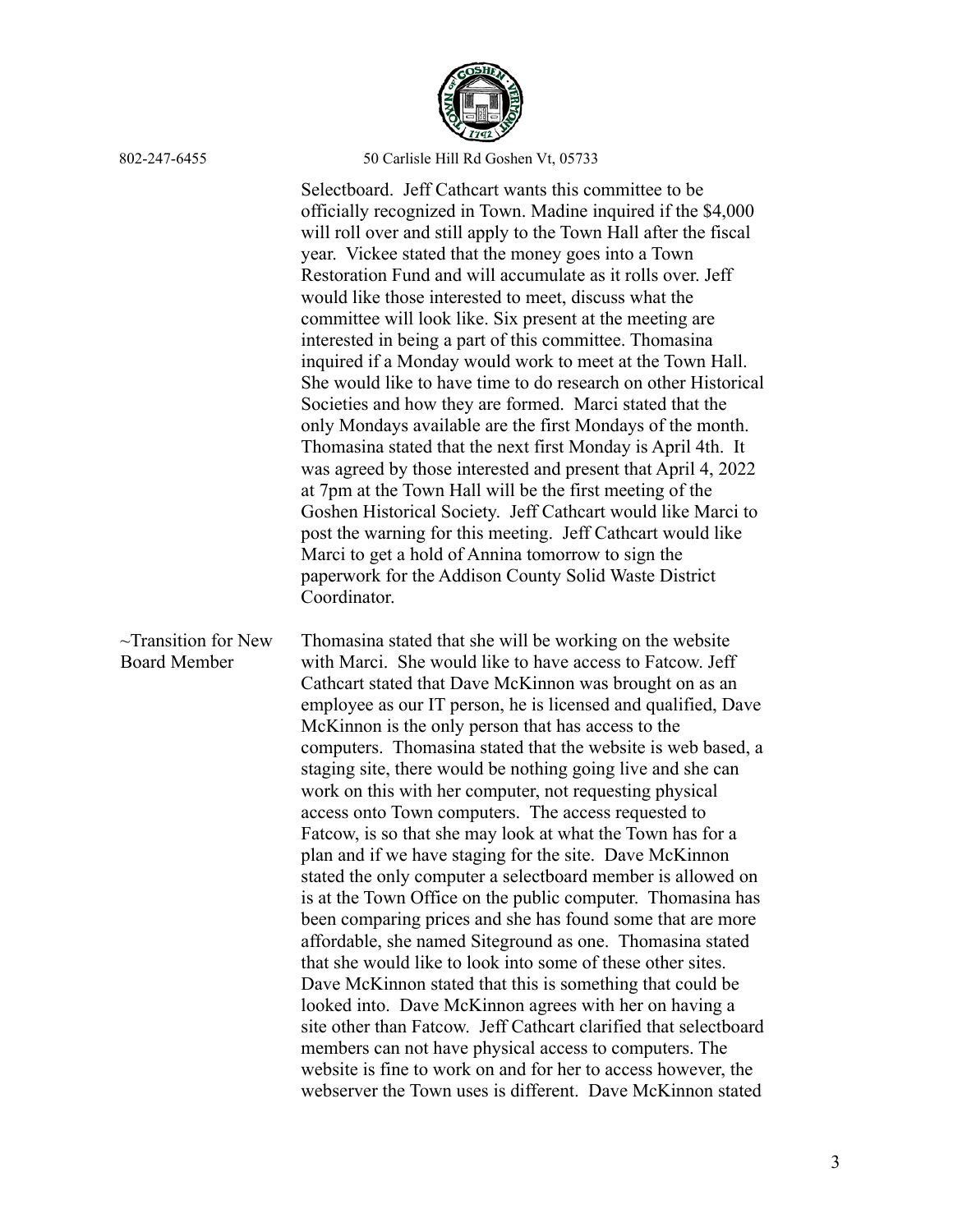| 802-247-6455                                    | 50 Carlisle Hill Rd Goshen Vt, 05733                                                                                                                                                                                                                                                                                                                                                                                                                                                                                                                                                                                                                                                                                                                                                                                                                                                                                                                                           |            |
|-------------------------------------------------|--------------------------------------------------------------------------------------------------------------------------------------------------------------------------------------------------------------------------------------------------------------------------------------------------------------------------------------------------------------------------------------------------------------------------------------------------------------------------------------------------------------------------------------------------------------------------------------------------------------------------------------------------------------------------------------------------------------------------------------------------------------------------------------------------------------------------------------------------------------------------------------------------------------------------------------------------------------------------------|------------|
|                                                 | that he would be glad to work on her with this. Galina<br>inquired what has changed with the laws regarding having a<br>site, as this was the issue previously. Dave McKinnon stated<br>that when the ability for municipalities to have a website, the<br>rules were very strict. Many Town's at first opted out of<br>having a website because of the legalities. Marci has done<br>research and found that the laws regarding municipal sites<br>have become more relaxed, now it is easier and more<br>manageable to have a website. The rules from the State have<br>changed.                                                                                                                                                                                                                                                                                                                                                                                             |            |
| $\sim$ Access                                   | Thomasina would like to have access to the building, as is<br>customary for Board members to have. Dave McKinnon will<br>work on her with this after the meeting. Jeff Cathcart stated<br>she will have access to the Town Hall and Town Office, but<br>not the Town Garage. Thomasina clarified that she will be<br>using her personal email and not the town email through<br>fatcow. This is what the Selectboard has been doing as the<br>email through Fatcow is not done well. Thomasina stated that<br>there can be benefits with switching over to a new server with<br>better emailing, she inquired if switching over would need to<br>be board approved, Jeff Catchart said yes. Thomasina will<br>have information and figures for a new server for a future<br>meeting, she asked Marci to put this on the next agenda.                                                                                                                                           |            |
| <b>Old Business</b>                             |                                                                                                                                                                                                                                                                                                                                                                                                                                                                                                                                                                                                                                                                                                                                                                                                                                                                                                                                                                                | none       |
| <b>Roads</b><br>$\sim$ Update on Green<br>Truck | Jared Lowell found that a hose was disconnected from intake<br>to turbo charger, and the green truck is now working great.<br>Black truck is good. The garbage truck is acting up again,<br>possibly the other O2 sensor. The truck has low miles, but<br>they are hard miles, the engine is small for pulling a trailer up<br>the hills. Dave McKinnon stated that where he used to live<br>they had a great setup for drop off waste, it would involve<br>having a structure and fenced area constructed. Thomasina<br>inquired if from curbside to drop off, if the change would<br>result in a cheaper cost, would there need to be a vote to<br>approve at the march meeting. This was voted in as curbside<br>so there would need to be a vote for drop off. Jeff Cathcart<br>said they have been looking for vehicles but a good truck<br>with 4 wheel drive is hard to find. Thomasina inquired about<br>the same cost for having drop off and if the truck only needs | 44<br>min. |

COSHIA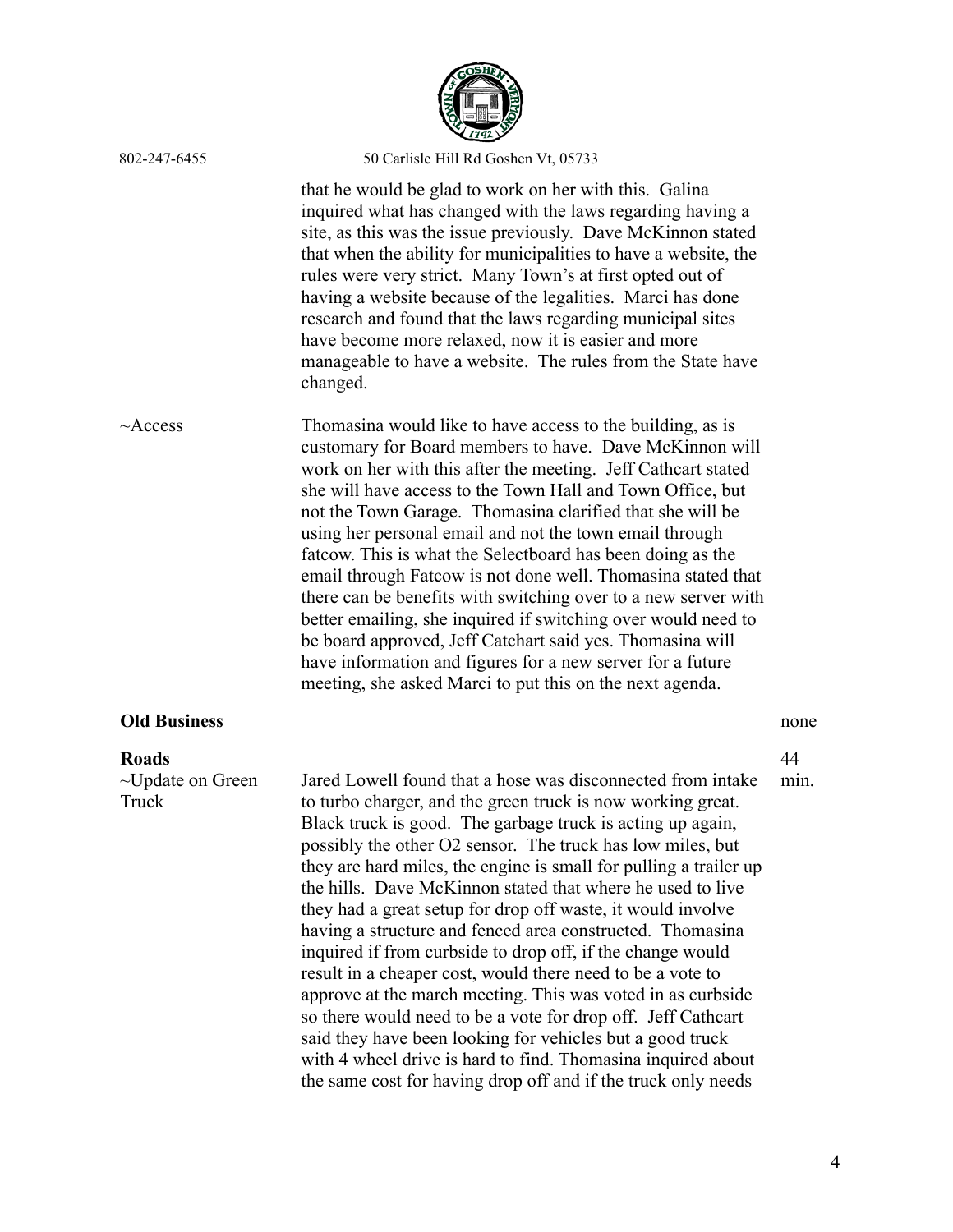

to go up to Middlebury and not around Town, would a 4 wheel drive vehicle still be needed or perhaps a 2 wheel drive. Jim stated that there are violators with trash, having drop off would help with this. Thomasina was not in favor of building an additional structure as it would be visible. Marci stated that when they had drop off recycling they moved equipment around to accommodate the drop off set up, which was inside the garage. Jim questioned if there would be less insurance cost with not driving around as much. Thomasina would like this to be on a future agenda. Galina stated that in a previous town she lived in, townspeople were responsible for their own waste collecting. Thomasina would like to continue this at a future meeting. She would like to get pricing, the scope of the work, perhaps for the meeting in April.

~Jim's Road Work Recommendation Jeff Cathcart would like Jim to hold off on his suggestions until after the next meeting. Green Mountain Power and the Forest Service are coming to the next meeting and they may influence what road work is to be done. Madine stated that the sign at Goshen dam indicated the dam work will end at the end of 2022. Marci stated that some of these recommendations are things that need to be addressed regardless of what Green Mountain and the Forest Service do. It is work that should be done. Jim Hayes would like to bring up the road with more gravel below Carlisle Hill, the gravel cost \$200 a load to have Dido bring it up. Dido has been hauling, three more loads will be brought up tomorrow, four loads were delivered today, after which there will be no more loads delivered while the roads are posted. This will be gravel for when the roads break up in mud season. Jim stressed the importance of addressing washout and road erosion caused by people's driveway. Reider's driveway recently had a considerable effect on the public road. Jeff Cathcart stated that the Orange Book states that the Town can have the homeowners be responsible for fixing their driveway so that their driveway does not damage public roads. Jeff stated letters could be sent to the homeowners regarding this. Dave Sabatini inquired if road work on areas due to driveway issues can be billed to the Forest Service if they are on Goshen Ripton road. Thomasina had questions regarding the summer budget and winter and how things are prioritized. Jeff Cathcart stated that they prioritize the work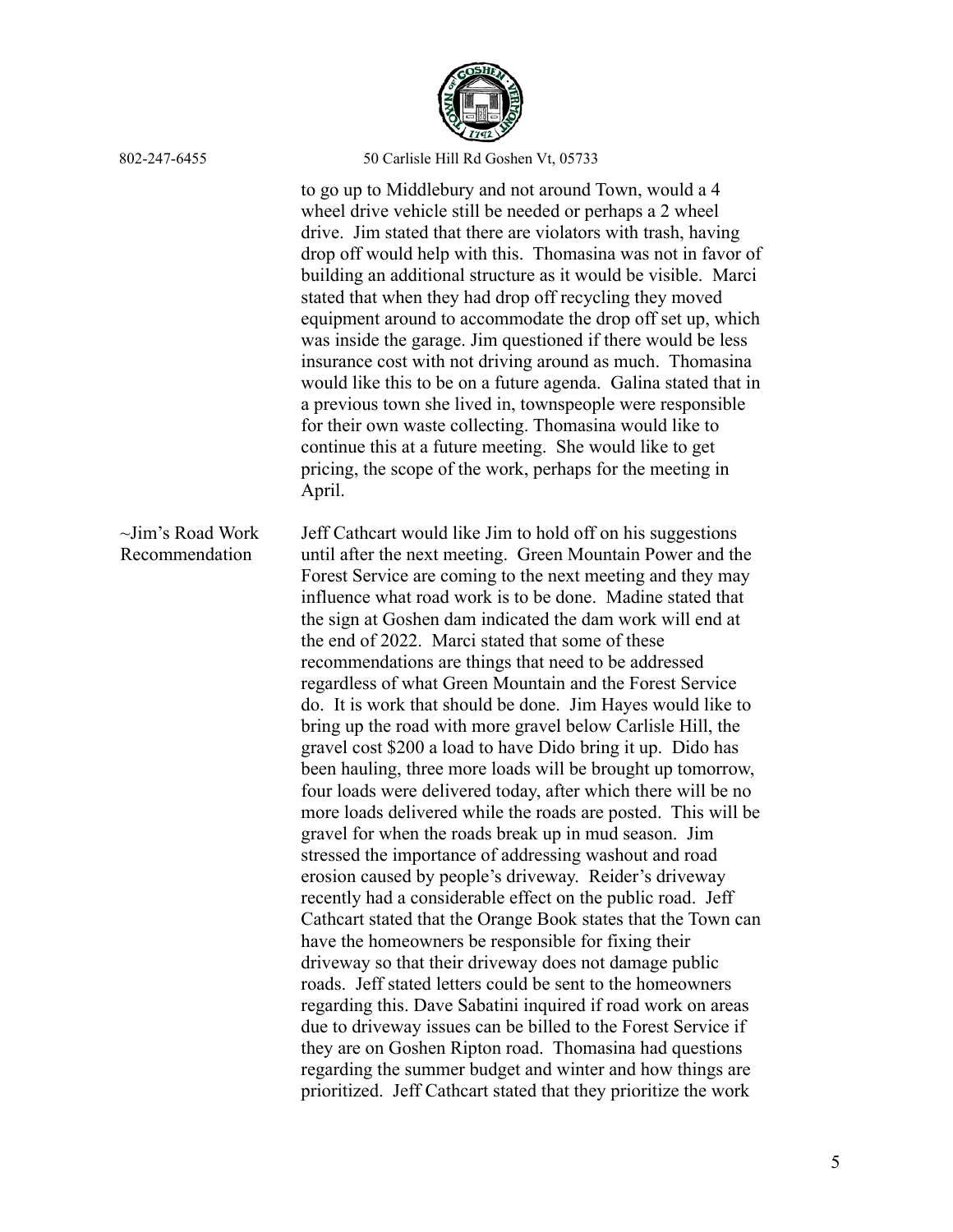

by what needs to be done. Jim Hayes stated that there is no way to tell specifically what work will need to be done. Jim said that some years grading needs to happen twice as much as other years, work is largely affected by weather. There are known projects but the entirety of the work is unknown. Jeff Cathcart stated that one bad storm can use up a considerable chunk of the budget. Vickee stated that there is no detailed outline of what money is budgeted for. The budget is for; winter material and labor, and summer material and labor. Jim Hayes stated that he keeps work within the range of the budget and he tries to keep the cost down. Susane George stated that there is \$20,000 left in summer material. Jim said that with gravel costing \$200 a load, and the load doesn't go far this could use up what is left. Susanne reported that there is \$12,000 left in summer labor. Jim stated that he is careful not to go over budget with what he has left for both material and labor. Jeff Cathcart stated that the Town of Goshen is fortunate that everyone is part time work, they do not get benefits or insurance. Jeff Catchart would like to see what Green Mountain and the Forest Service will say, especially with the \$30,000.00 allotted was then withdrawn. This was a set back to planning on work being done. The funds would have covered gravel for Silver Lake Rd and Goshen-Ripton Rd, but nothing else. Jeff would like to see if the Town will get money from the forest service. This will be addressed at the next meeting.

Jeff Cathcart will get bids for paving Town Hill and Carlisle Hill areas. There is \$40,000.00 in the paving fund currently. Thomasina inquired if it would be valuable to look at the Town Hill paving job being done over time in sections. Jeff Cathcart stated that he would need an engineer to look at it to sectionalize it over time, this makes things tricky. Gravel roads are done in 100 meter sections. Dave Sabatini commented on the bid process, he inquired about why the Town wouldn't consider Chuck Steady's bid as it was more affordable. Jeff Cathcart stated that Chuck did not attend the walk through, didn't go and look at the work, and though he is the low bidder, he would be high risk on a job such as Town Hill. Thomasina inquired about having Town Hill be brought to dirt for a time while working on the road in preparation to pave. They could work on building it up and applying for grants. She feels that paying for patching is one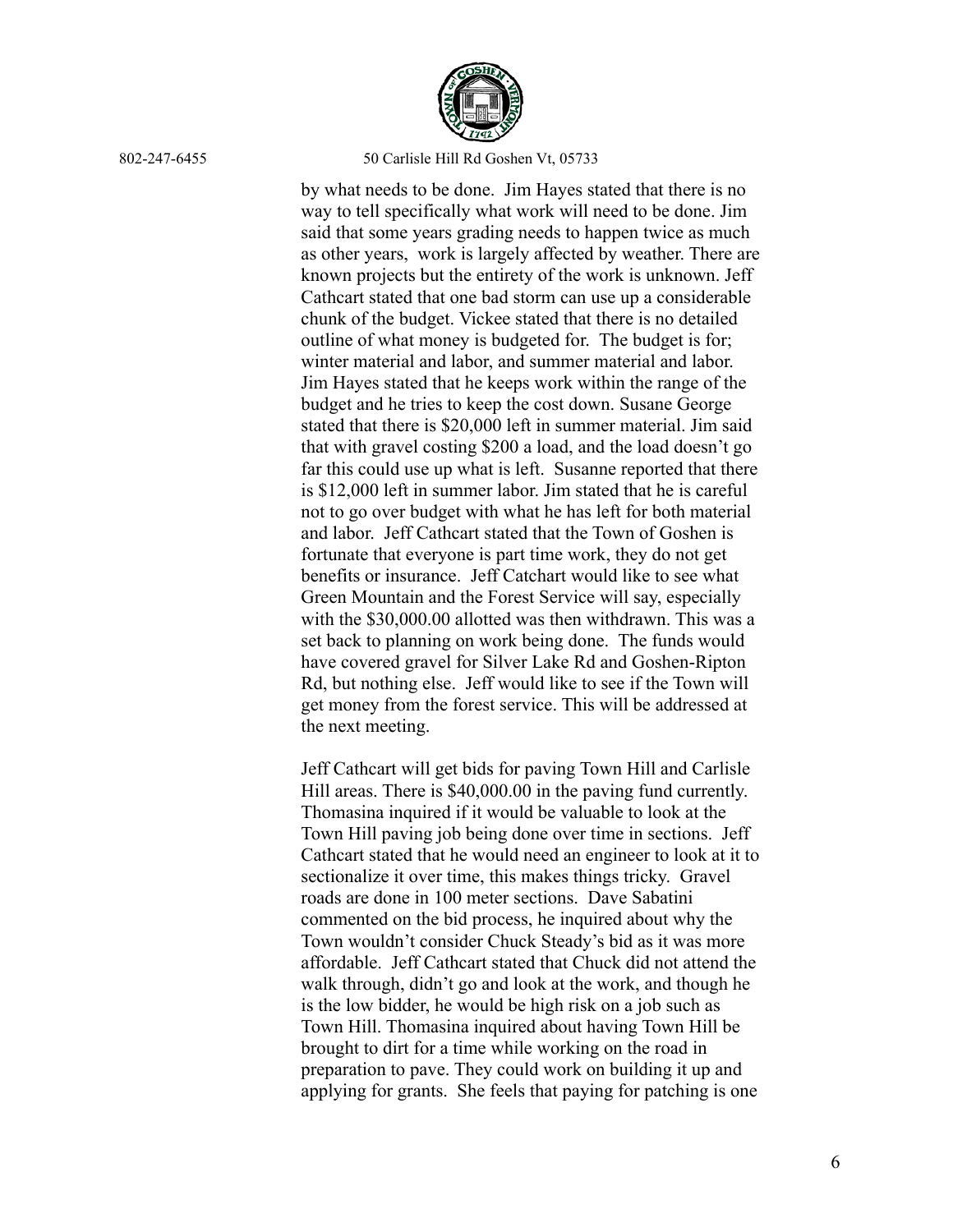

| 802-247-6455                                         | 50 Carlisle Hill Rd Goshen Vt, 05733                                                                                                                                                                                                                                                                                                                                                                                                                                                                                                                                 |            |
|------------------------------------------------------|----------------------------------------------------------------------------------------------------------------------------------------------------------------------------------------------------------------------------------------------------------------------------------------------------------------------------------------------------------------------------------------------------------------------------------------------------------------------------------------------------------------------------------------------------------------------|------------|
|                                                      | way, but perhaps there is a more creative solution to tackle<br>the problem with Town Hill. Jeff Cathcart stated an engineer<br>would have to be hired. Vickee suggested that he would<br>make the call to the State engineer to see if they could assist<br>the Town. Thomasina asked that Marci put this on the<br>agenda for the next Agenda under Old Business.                                                                                                                                                                                                  |            |
| <b>Citizens Concerns</b>                             | Dave Sabatini inquired again about Chuck Steady.<br>Jeff Cathcart stated that a very low bid can be a high risk.<br>Thomasina stated if a person bidding didn't go through the<br>walk through for the job, it doesn't show well. Jeff Cathcart<br>stated that on the Capen Hill project, Chuck requested the rest<br>of the money before the work was done. This made the<br>Selectboard leary. This is a very large paving job that<br>involves blasting, ledge, drop off, and a brook, the board<br>would like an experienced person doing the work in this area. | $2$ min.   |
| <b>Any Other Business</b><br>Motion for<br>Newspaper | Thomasina received an email from Addison Independent.<br>She motions to recognize Addison Independent as a Town<br>newspaper, Jeff Cathcart 2nd.<br>Thomasina received an email from Rosie about a training for<br>Selectboard members, she inquired about how payment for<br>training is handled, the cost is \$60, she would like to attend.<br>Vickee stated that training is paid by the Town, she can get a<br>reimbursement. Jeff Cathcart stated that she can also have<br>mileage covered.                                                                   | $4$ min.   |
| <b>Executive Session if</b><br><b>Needed</b>         |                                                                                                                                                                                                                                                                                                                                                                                                                                                                                                                                                                      | n/a        |
| <b>Motion to Adjourn</b>                             | Jeff Cathcart motions to adjourn, 2nd by Thomasina                                                                                                                                                                                                                                                                                                                                                                                                                                                                                                                   | 8:46<br>pm |

*Respectfully submitted by Marci Hayes*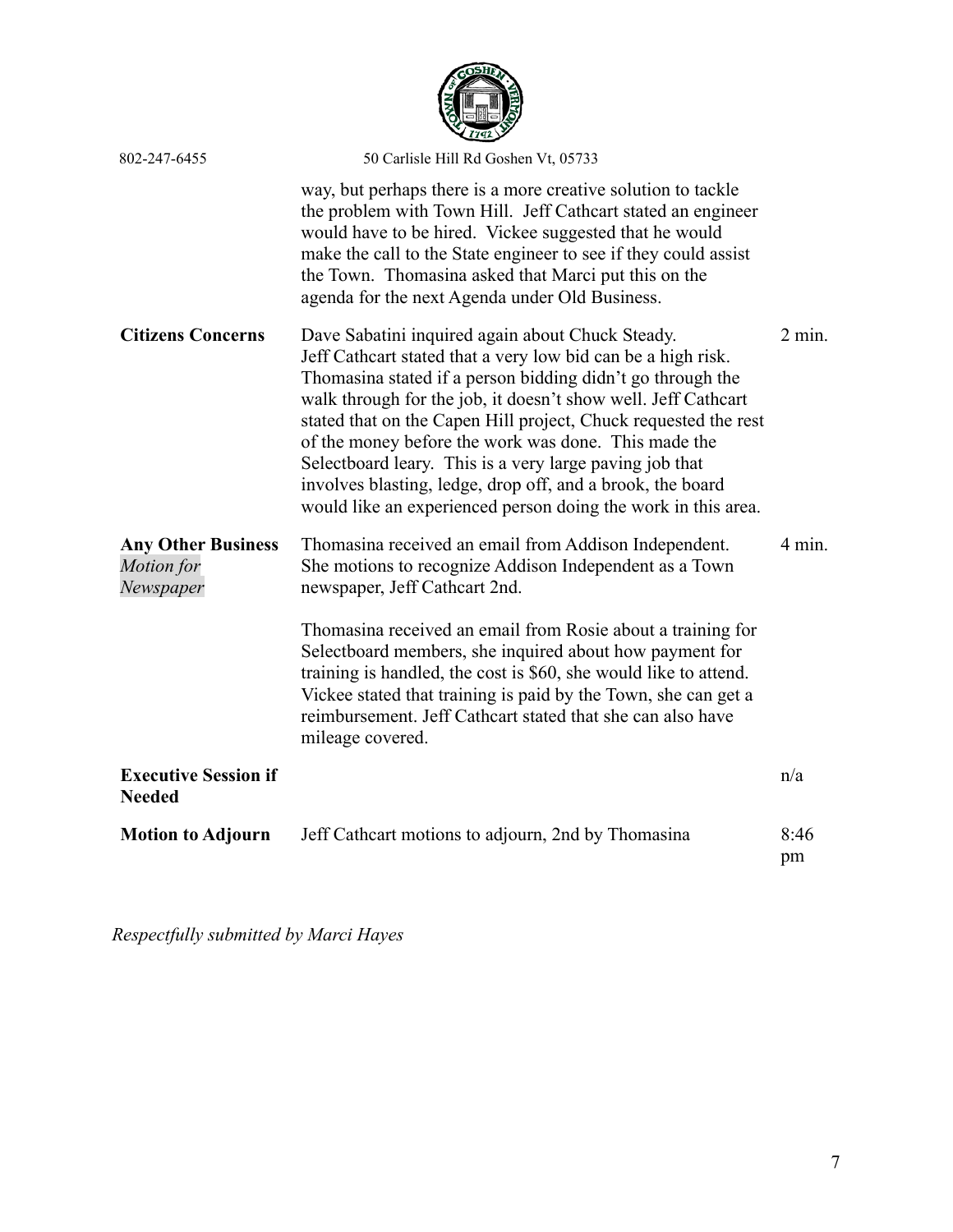

## *ELECTED OFFICIALS*

*OFFICE TERM EXPIRES OFFICE TERM EXPIRES*

| 2023 | <b>Second Constable-2 years</b><br>Dave McKinnon          | 2024 |
|------|-----------------------------------------------------------|------|
| 2023 | <b>Justice of the Peace-2 years</b>                       |      |
| 2024 | Kenneth Brown                                             | 2023 |
| 2025 | Marci Hayes                                               | 2023 |
|      | <b>Heather Keefe</b>                                      | 2023 |
|      | Barbara Walsh                                             | 2023 |
|      | Jeffrey Whiting                                           | 2023 |
| 2025 | <b>Director of Otter Valley School</b><br><b>District</b> |      |
|      | <b>Bill Mathis</b>                                        | 2024 |
|      | <b>Listers-3 years</b>                                    |      |
| 2025 | Barbara Walsh                                             | 2023 |
|      | Fran Viko                                                 | 2024 |
|      | Madine Reed                                               | 2025 |
|      | <b>Auditors</b>                                           |      |
| 2023 | Fran Viko                                                 | 2023 |
| 2024 | Barbara Walsh                                             | 2024 |
| 2025 | <b>Charlotte Reider-Smith</b>                             | 2025 |
|      | <b>First Constable</b>                                    |      |
| 2023 | Marci Hayes                                               | 2023 |
|      |                                                           |      |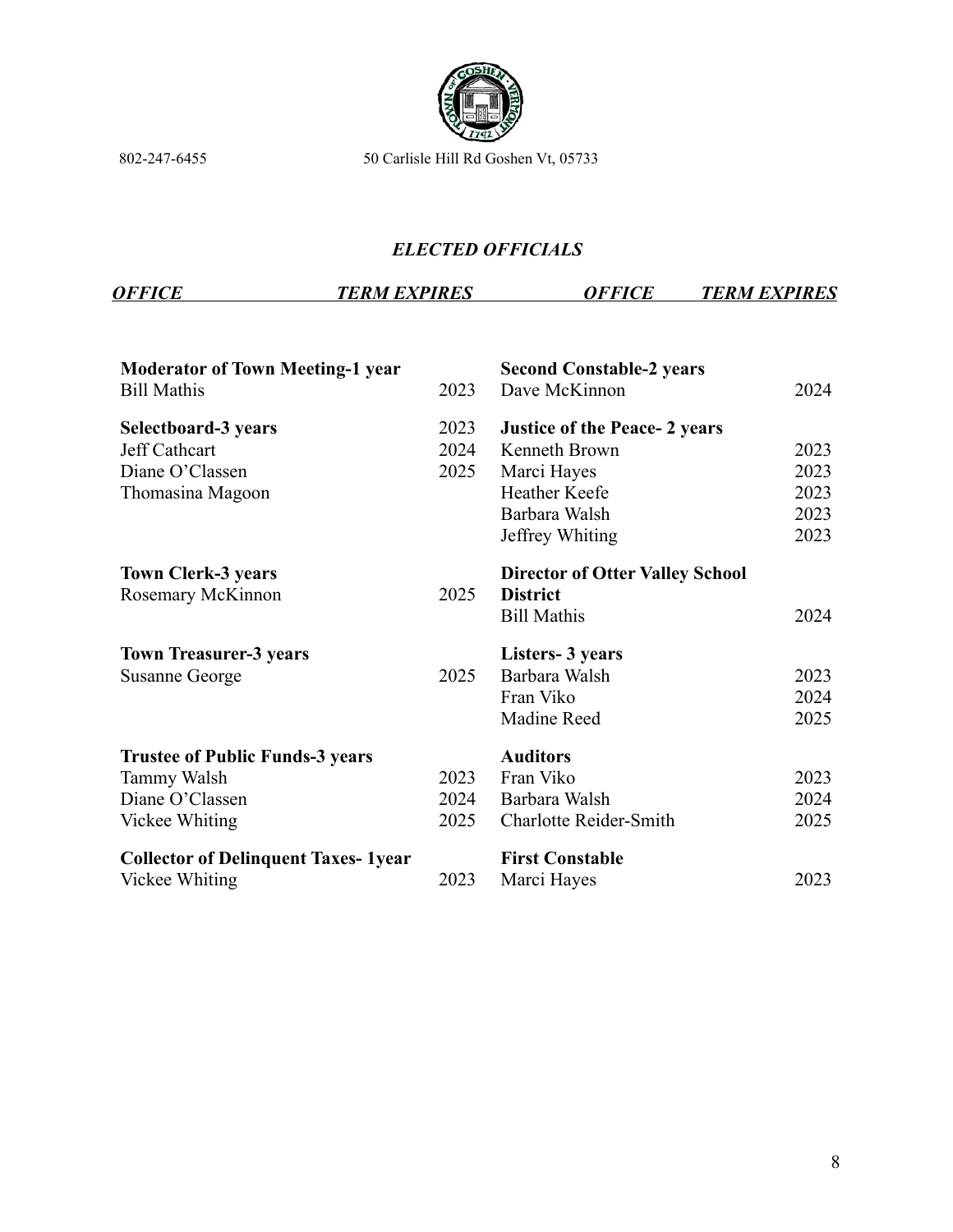

802-247-6455 50 Carlisle Hill Rd Goshen Vt, 05733 **APPOINTED OFFICIALS**

| <b>OFFICE</b> | <b>TERM EXPIRES</b> | OFFICE | <b>TERM EXPIRES</b> |
|---------------|---------------------|--------|---------------------|
|               |                     |        |                     |

| <b>Zoning Administrator- 1 year</b> |      | <b>Road Foreman-1 year</b>            |      |
|-------------------------------------|------|---------------------------------------|------|
| Marci Hayes                         | 2023 | James Hayes                           | 2023 |
|                                     |      |                                       |      |
| <b>Board of Adjustment-1 year</b>   |      | <b>Road Crew-1 year</b>               |      |
| Ken Brown                           | 2023 | <b>Edward Hayes</b>                   | 2023 |
| Dick Conrad (Chair)                 | 2023 | Marci Hayes                           | 2023 |
| David Bishop                        | 2023 | Dave Sabatini                         | 2023 |
| Barbara Walsh                       | 2023 | Jeff Cathcart                         | 2023 |
|                                     |      | Casandra Hayes                        | 2023 |
| 911 Coordinator- 1 year             |      | <b>Health Officer-3 years</b>         |      |
| <b>Aaron Corman</b>                 | 2023 | David McKinnon                        | 2023 |
|                                     |      |                                       |      |
| <b>Service Officer-1 year</b>       |      | <b>Deputy Health Officer-3 years</b>  |      |
| Kathy Mathis                        | 2023 | James Hayes                           | 2024 |
| <b>Fence Viewer-1year</b>           |      | <b>Grand Juror-1year</b>              |      |
| Selectboard                         | 2023 | James Hayes                           | 2023 |
| <b>Tree Warden- 1 year</b>          |      | <b>Town Energy Coordinator-1 year</b> |      |
| Selectboard                         | 2023 | <b>Bob West</b>                       | 2023 |
|                                     |      |                                       |      |
| <b>Weigher of Coal</b>              |      | <b>Pound Keepers-1 year</b>           |      |
| Dave Sabatini                       | 2023 | Selectboard                           | 2023 |
| <b>ACSWMD</b>                       |      | <b>Emergency Management</b>           |      |
| Representative-1year                |      | Coordinator-1 year                    |      |
| Annina Seiler                       | 2023 | Dave McKinnon                         | 2023 |
|                                     |      |                                       |      |
| <b>ACSWMD Alternate-1 year</b>      |      | <b>Emergency Management</b>           |      |
| Dave Sabatini                       | 2023 | Alternate-1year                       |      |
|                                     |      | Marci Hayes                           | 2023 |